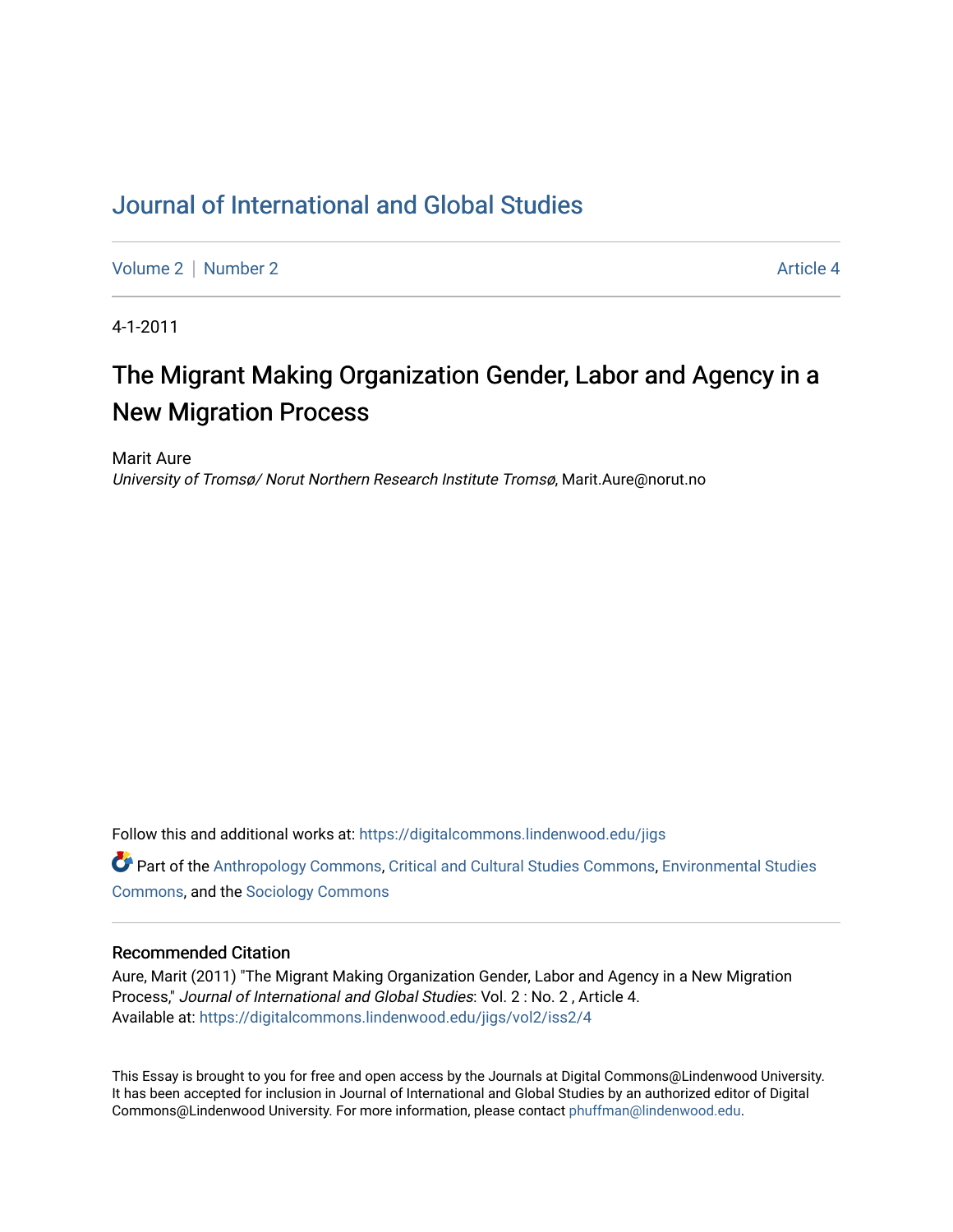The Migrant Making Organization Gender, Labor and Agency in a New Migration Process

Marit Aure University of Tromsø/ Norut Northern Research Institute Tromsø Marit.Aure@norut.no

#### **Abstract**

Labor migration is increasing in scale and diversity and is characterized by a new feminization. Despite these transformations, a common theme remains unchanged: immigrant workers are employed in low-skilled jobs. This study of labor migration from Russia to Norway analyzes the establishment of a new migration process, who was involved in this migration, and why this migration from Russia to Norway became dominated by women. It also discusses the situation of the Russian workers in the Norwegian labor market. Analyses of the recruitment processes show how gender, sexuality, age, marital status, education, and motherhood construct women as suitable migrants and how cultural processes combined with immigration policy restricts the migrants and contributes to deskilling and ethnic/national subordination. Focusing on the situated migrants' contextual practices acknowledges the migrants' willingness to seek challenges, intra- and inter-household relations, the costs involved and individual strategies and goals. This prevents the victimizing of migrants' experiences inherent in the "othering" of migrants and adds to the understanding of migrants' decision-making processes.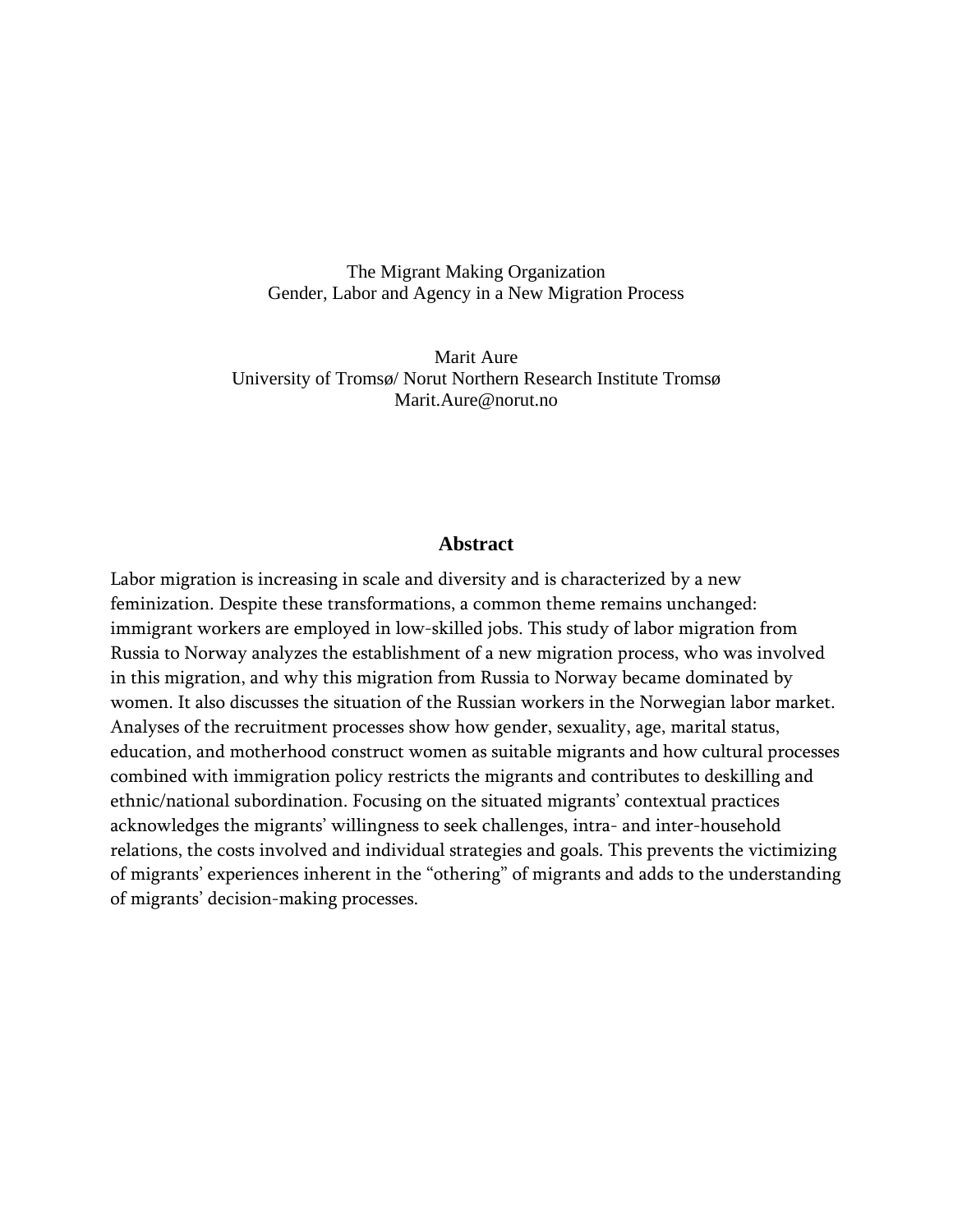#### **Introduction**

Labor migration is increasing in scale and diversity: new countries are involved, migration streams are becoming more complex, labor migration (including the use of short-term contracts is rising), and the number of female migrants is growing, a phenomenon often referred to as the feminization of migration (Castles & Miller, 2003; Kofman & Raghuram, 2006). Nevertheless, the main feature common among migrant laborers persists: they are employed in low-paid, low-skilled jobs regardless of their skills (Holgate, 2005). More than thirty years ago, Burawoy (1976) showed how the *system* of migrant labor is enforced through structural, particularly legal and political, "supramarket" mechanisms, thereby making integration impossible and upholding migrant labor differentiated by race and ethnicity (Burawoy, 1976, p. 1051).

This article argues that analyzing the employers, their practices, and the *cultural*  "mechanisms" implicit among them will add to the understanding of the feminization, deskilling, and racialization of migrants. It is also argues that the migrants' practices and considerations have to be analyzed so as to avoid making migrants "the other"; this is necessary to understand who the migrants are, as the structural approach does not explain why some people migrate, while others do not. Burawoy stated that focusing on individual rights may represent too narrow a scope to explain the *system* of migrant labor and how it renders migrant workers powerless. I ask how this new migration came about, who was involved in this migration, and why this migration became dominated by women. I argue that in order to understand the establishment of the new labor migration system, analyses must include (1) employers and migrants as individual actors and (2) gendered meanings and their intersections with other processes of difference and similarity.

In the autumn of 1998, a project leader and representatives of a fish-processing plant in Båtsfjord, in Northern Norway, visited Teriberka, a community on the Kola Peninsula in Russia, to meet with their joint company's Russian partners. The company aimed to establish a Russian-Norwegian fish-processing plant in Teriberka and provide Russian middle managers with training in Båtsfjord, resulting in an operator's certificate (a trainee scheme invented by the business managers which would make the migrants subject to the trainee permit of paragraph 4a section d of the Immigrant Regulation). The joint company would gain, thus, access to the Russian rawfish and consumer market, the technology, network, and capital of the Norwegian plant, and, finally, the trainee scheme would provide the Norwegian plant with the labor force it constantly lacked, which was otherwise difficult to obtain since Russia is outside the European Economic Agreement Area. According to the Norwegian business partner, the labor exchange program created a win-win situation: it qualified mid-level workers for the plant planned in Teriberka while supplying labor to the Norwegian plant in Båtsfjord.

In October 1999, a bus from Teriberka brought sixteen Russians, $<sup>1</sup>$  twelve women and four</sup> men, to Båtsfjord. The next day, they began working in various unskilled positions, which their visas, under the trainee scheme or Barents permit, allowed. (Paragraph four and five of the Immigration Regulations allowed trainee jobs and Russian citizens from the Barents Region to work in the fish industry, under the same working conditions and tariff wages as national workers (§ 2.2 Immigration Regulation). Six weeks later, a new group, consisting solely of women arrived from Teriberka; more than thirty people from this Russian village now worked at the Båtsfjord plant. This article recounts the story of their labor migration between 1998 and 2002.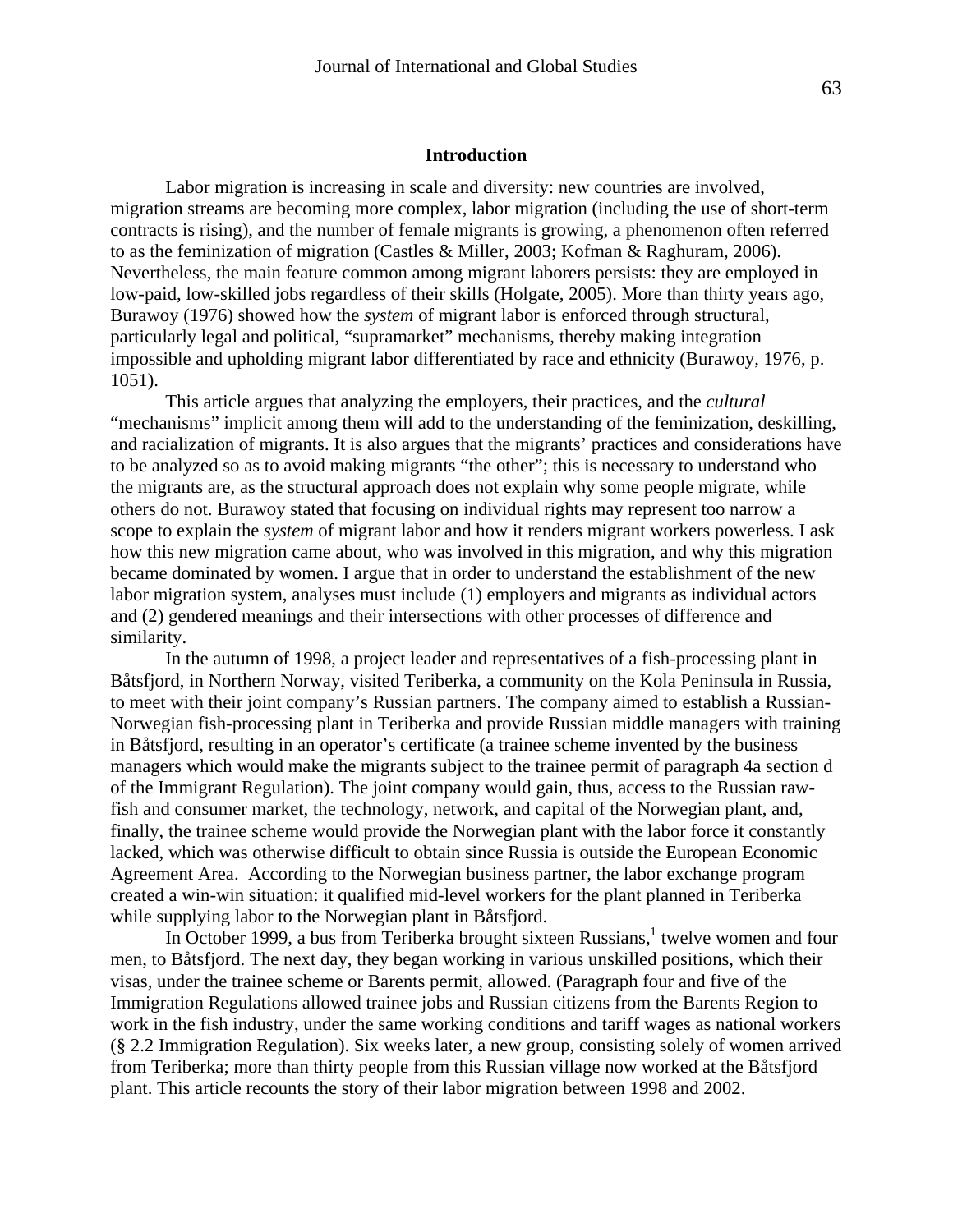Teriberka and Båtsfjord are both small, rural, resource-based communities situated on the Barents Sea coast.



Figure 1 Map

Teriberka is located northeast of Murmansk and can trace its roots back to the 1500s. Its population reached a peak of 12,000 in the 1960s, as people moved there from all over the Soviet Union. The village was thriving and played a major role as an administrative and cultural center in the early Soviet fishing industry. Later, Teriberka was subject to a dramatic downshift and a policy of centralization, which moved most industry to the fishing port of Murmansk, at that time an urban center with one million inhabitants. The dissolution of the Soviet Union and ensuing changes reinforced Teriberka's decline (Riabova, 2001). In 1998, when this migration to Norway began, Teriberka had about1600 inhabitants and a workforce of less than 500, of whom approximately eight percent later worked in Båtsfjord.

Båtsfjord, on the Finnmark coast, was home to some 2500 people in 1998. This is a post-WWII fishing village, based on four fish-processing plants, which employed about 500 people in 1998. The plants constantly lacked sufficient labor, and about one quarter of the workforce was of foreign extraction. From the 1960s, these laborers were mostly women from Finland, Southern Norway, and Sweden, while in the 1980s, Tamil asylum seekers predominated. After the USSR's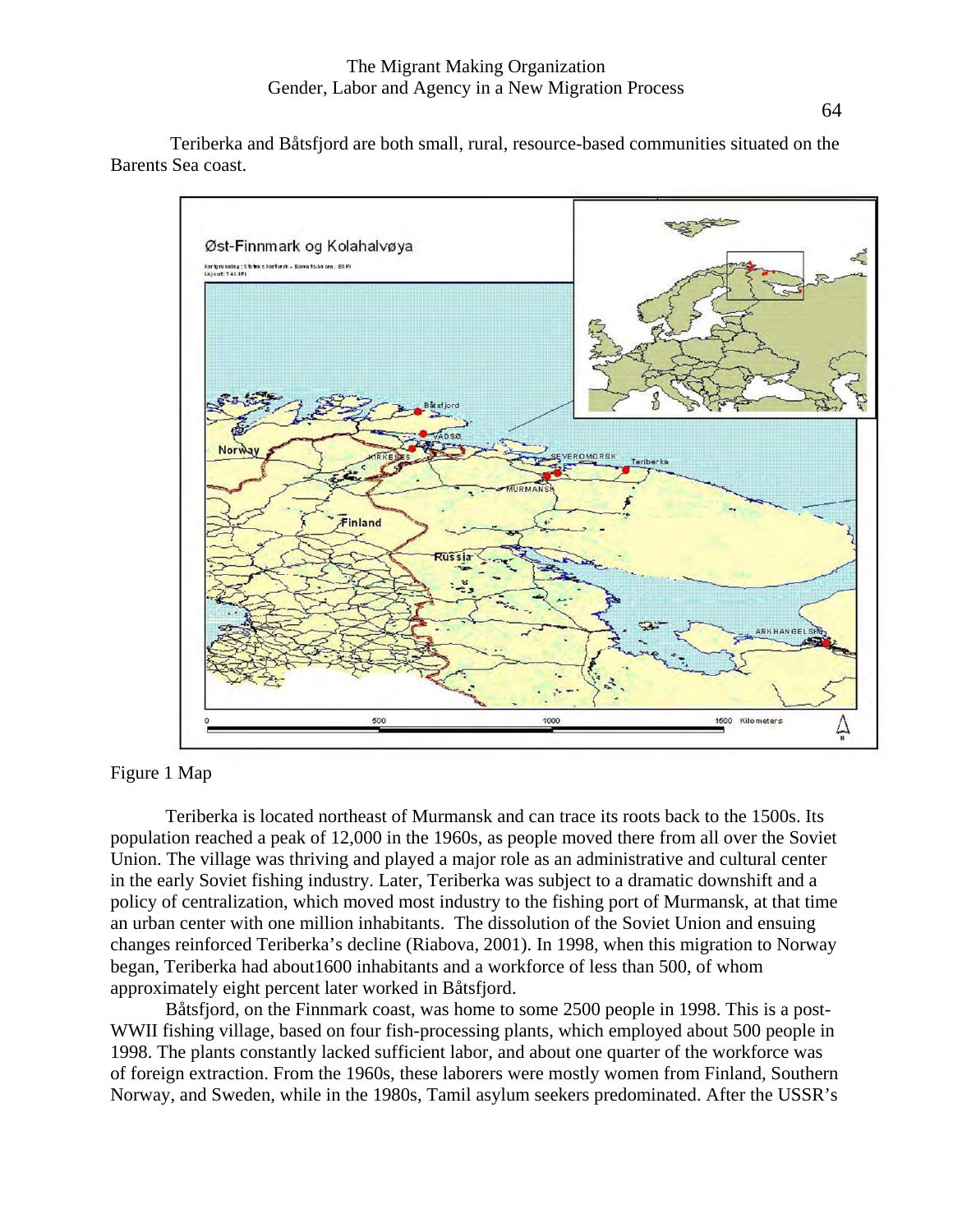dissolution, the Båtsfjord fishing industry became highly dependent on raw fish from Russia, allowing Båtsfjord to retain its position as one of Norway's main fisheries ports, and, unlike most Norwegian coastal communities, its population figures remained stable. Women in Båtsfjord have a high income and labor market participation (Statistics Norway, 2000). The trade union holds a strong position in the industry, facilitating fairly good working conditions compared to other unskilled/low-skilled work.

Labor migration from Teriberka to Båtsfjord resulted from geopolitical changes and the dissolution of the Soviet Union in 1991. Changes in Russian migration regulations, allowing people to leave the country, and bilateral agreements between Russian and Norway allowing student and expert visas (Immigrant Regulation, par. 4a) and the later Barents Permits facilitated this migration. A total of about thirty-five people, mostly women, arrived in Norway from Teriberka between 1998-2002. Hence, this is small-scale migration yet resembles global migration trends, involving new countries, feminization and the increased use of temporary contracts for unskilled work (Castles & Miller, 2003). This article asks how this new migration amidst global trade and transnational economic cooperation came about, why it became dominated by women, why some migrated while others did not, and why these educated laborers were employed in the secondary labor market in Norway.

For analytical purposes, the migration process has been divided into two phases. The first phase familiarized people in Teriberka with migration; people were interviewed and offered jobs in Norway. The main focus of this section is the employers and the recruitment process. In the second section, the workers' decisions whether to leave for Norway are presented, focusing on the migrants' considerations. Before introducing the phases, the context, background, and theoretical and methodological approaches, as well as the methods applied will be presented.

# **Crisis and change in Post Soviet Russia**

The dissolution of the Soviet Union led to a difficult political and economic situation in Teriberka. In August 1998, the rouble was devalued, exacerbating the economic situation. Jobs and welfare vanished; production dropped; there was a goods shortage, and inflation rocketed. Many state-owned community farming companies were privatized, often bought cheaply by their management. The responsibilities of the *kolkhoz* (collective farms, organized as production cooperatives) for sanatoriums, kindergartens, flats, and maintenance, and so forth became unclear (Andrle, 1994), and the system partly disintegrated. Salaries and pensions went unpaid, and electricity, hot water, and gas were in short supply. People gathered driftwood and installed homemade, wood-burning stoves in their flats to provide supplementary energy. The military and the police force reduced their presence. People in Teriberka experienced a new, unfamiliar poverty. Young and old alike told of economic, social, and moral decay. As one female informant said: "We are surviving in a ruin," while one young boy stated: "It's all down-hill."

Unemployment in Teriberka in 1998 stood at some twenty percent. Privileges attracting people to the Soviet North were withdrawn; many who had moved there now wanted to return south. The mayor reported that one hundred families applied for a government-initiated program for relocation from the north, while only four people were actually given relocation grants and permits. Inflation ate up personal savings, rendering people unable to leave their low-rent flats in Teriberka. Without a new place of residence, relocation was forbidden. Political and economic changes nationally that were supposed to lead to freedom paradoxically placed new restrictions on people's geographical mobility. They had to find new ways of managing.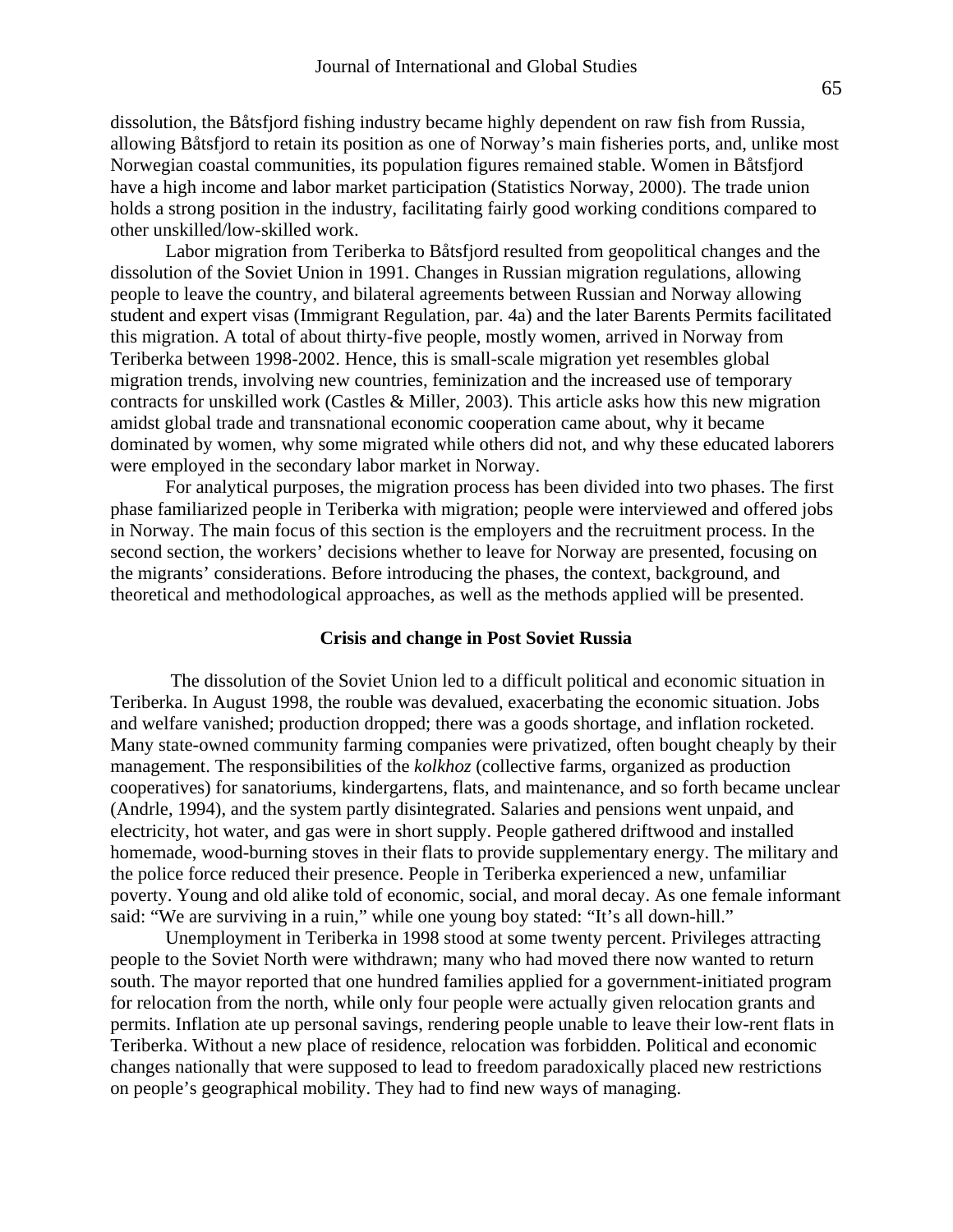In people's homes, doing fieldwork and interviews in 1998, we were served pickled mushrooms, home-made jams, and fresh, tinned and dried fish, in Russian tradition. Along the roads and around blocks of flats, we saw that the soil was sown and planted, and by asking who did what and how, it was explained to us how a chain of people, relations, and resources were involved in this network of reciprocal exchange, self-support, and "*blat,*" the traditional exchange system (Ledeneva,1998). Older women demonstrated how they had hidden salmon under their coats to bring it home, while others proudly talked about crops, catches, and skills. Many managed the difficult times by returning to a subsistence economy, making the situation "liveable." Some found pride in this, while others found it humiliating.

# **Background: Migrant Labor, Gender and Fish Plants**

Recent years have witnessed large increases in female labor migration and a growing political and academic interest in this field (Kofman & Raghuram, 2006). Early feminist research on women and migration focused on women's participation in the low-skilled labor market and how it differed from men's' migration (Morokvasic, 1984). These studies have shifted from a preoccupation with gender differences and gender as a variable to the way in which migration processes are gendered (Willis & Yeoh 2000; Anthias, 2001). Later studies have largely been indepth ethnographic studies of the working experiences of domestic workers (Hondagneu-Sotelo, 1994; Parreñas, 2001; Huang & Yeoh, 2007; Pratt, 1997), but there have also been studies examining skilled women migrants (Kofman & Raghuram, 2006), focusing on gender constructions among elite migrants (Yeoh & Willis, 2005). It might be fair to say that less attention has lately been paid to migrants performing traditional industrial work. Nevertheless, some studies have provided good insights into the working conditions of unskilled workers and the (de)valuation of labor (i.e. Selby et al. (2001) in the crab industry; Holgate (2005), Barndt (2008), and Kandel and Parrado (2005) in food production; and Bair and Gereffi (2003) in the clothing industry). They describe demanding, low-paid work. But we still need a better understanding of why there is a gendered structure associated with migration, how economics and gender are connected in migration, and why this has not been at the forefront of our understandings of migrant labor. This is why this article juxtaposes women's agency/women's voices with structural matter and geo-political change, the gendered nature of work, cultural constraints, and the positions of the employers.

As early as 1989, Boyd called for a "greater specification of the role of networks and the inclusion of women" in future migration research (1989, p. 638). Ten years later, Kofman et al. concluded that little attention remained paid to the gender aspects of migration channels (2000). Phizacklea maintains that migration organizations are of prime importance in understanding female migrants, since women have little access to other networks (2001), but according to Mahler and Pessar (2006), there is still an "inattention paid to how gendered recruitment practices structure migrations." There are few current studies on migration organizations, with the exception of Johnson-Webb (2003) and Krissman (2005), and even fewer analyzing gender in these organizations, as Tyner's (1996) study from the Philippines did. It is thus crucial to understand the interplay between migration organization and gender, as migration is increasingly organized (Phizacklea 2003).

Phizacklea addresses the questions of victimizing and denying women agency (see Spivak 1998) in migration theories and asks "whether, conceptually, we can move towards a model of migration that avoids casting migrant women as victims of globalizing forces without denying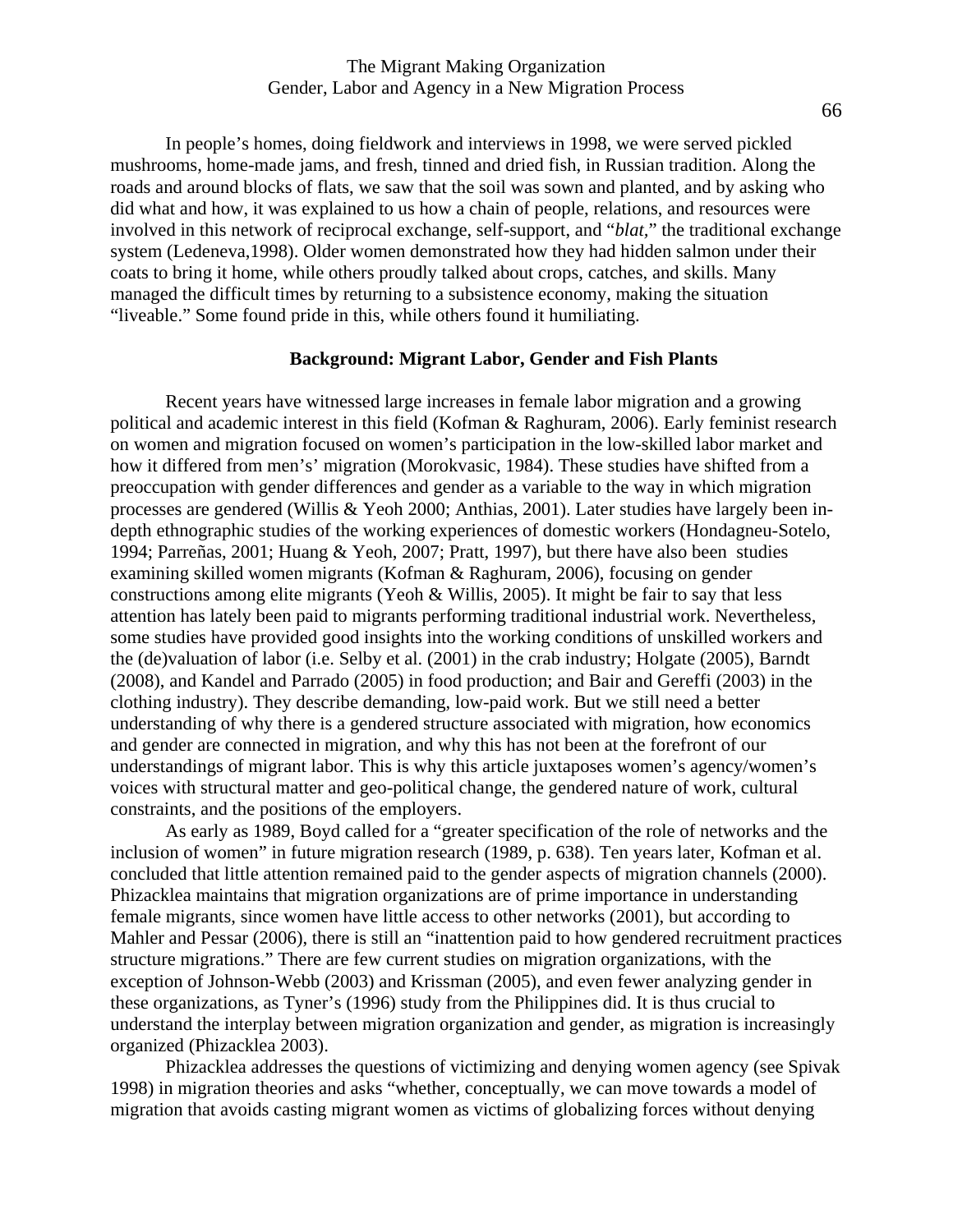the impact of those same forces" (Phizacklea, 2003, p. 23). She also elicits an approach attending to agency as well as to the structural forces in the new institutionalization of migration.

Migration is, nevertheless, not only influenced by gender. Staunæs (2003) and Yuval-Davis (2006) show that specific cultural positions are created in interaction between different bases of differentiation and similarity, an intersectional approach. I analyze how perceptions of differences and similarities are part of the recruitment process, a cultural unpacking of the migrant organization and institutions such as households (Phizacklea, 2003).

Northern fishing communities, as studied here, have depended historically on migrant women's labor (Gerrard, 1975, also highlighted by Phizacklea, 2003). Female migration to the fisheries is far from new, and this is related to characteristics of the industry: the plants are located in sparsely populated communities, close to the fishing grounds; the work used to be seasonal; the industry is highly international, and the work is strongly gender divided (Neis et al., 2005). Women were a flexible work force, with nimble fingers and a strong feeling of responsibility to make the most of the fish catches, aspects central to women's role as ground crew members in the fisheries (Gerrard 1995).

# **Theoretical and Methodological Approach**

To strengthen the theoretical understanding of international labor migration, Koser and Lutz (1998) recommend studying real, contextual migration processes, as well as the social, ethnic, and gender construction of migration. According to Kofman et al. (2000) and Wallace and Stola (2000), a three-tier model combining a micro, meso, and macro level may be useful in explaining the establishment of migration processes. The meso-level connects migration institutions, actors, households, communities, and recruitment organizations, including what Prothero calls a migration organization: systems "…for obtaining supplies of labor and transporting it to where it is required…" (1990, p. 221). Migration organizations vary in size, complexity, and formality and may include private or public institutions, social networks of former migrants and employers, and state institutions. They serve to explain how migration comes about, who becomes a migrant, and why migrants from particular places (in this case, Teriberka) come to work in another particular community (Båtsfjord). It also explains the function of migration chains (e.g. Massey et al., 1987; Kofman et al., 2000). I ask how recruitment practices in migration organizations are gendered to understand the increased number of women in migration and how cultural meanings are imbued in migration systems. Hence, I include the practices of situated migrants and employers as subjects in these processes.

#### **Methods and Analytical Style**

This study (1) includes formal and informal qualitative interviews and ethnographic field talks and notes from participant and non-participant observations. Interviews were conducted in Norwegian, English, and Russian. Understandings and analyses were later compared and discussed. Eight of the approximately thirty-five migrants from Teriberka were interviewed once or several times, both individually and in focus groups. Information on other migrants from the group was also obtained through these interviews. Some employers and industry managers, spouses, family members, co-workers, non-migrating workers in Teriberka, neighbours, organization representatives, and political and administrative leaders on both sides of the Russian-Norwegian border were also interviewed. In total, some seventy Russian and seventy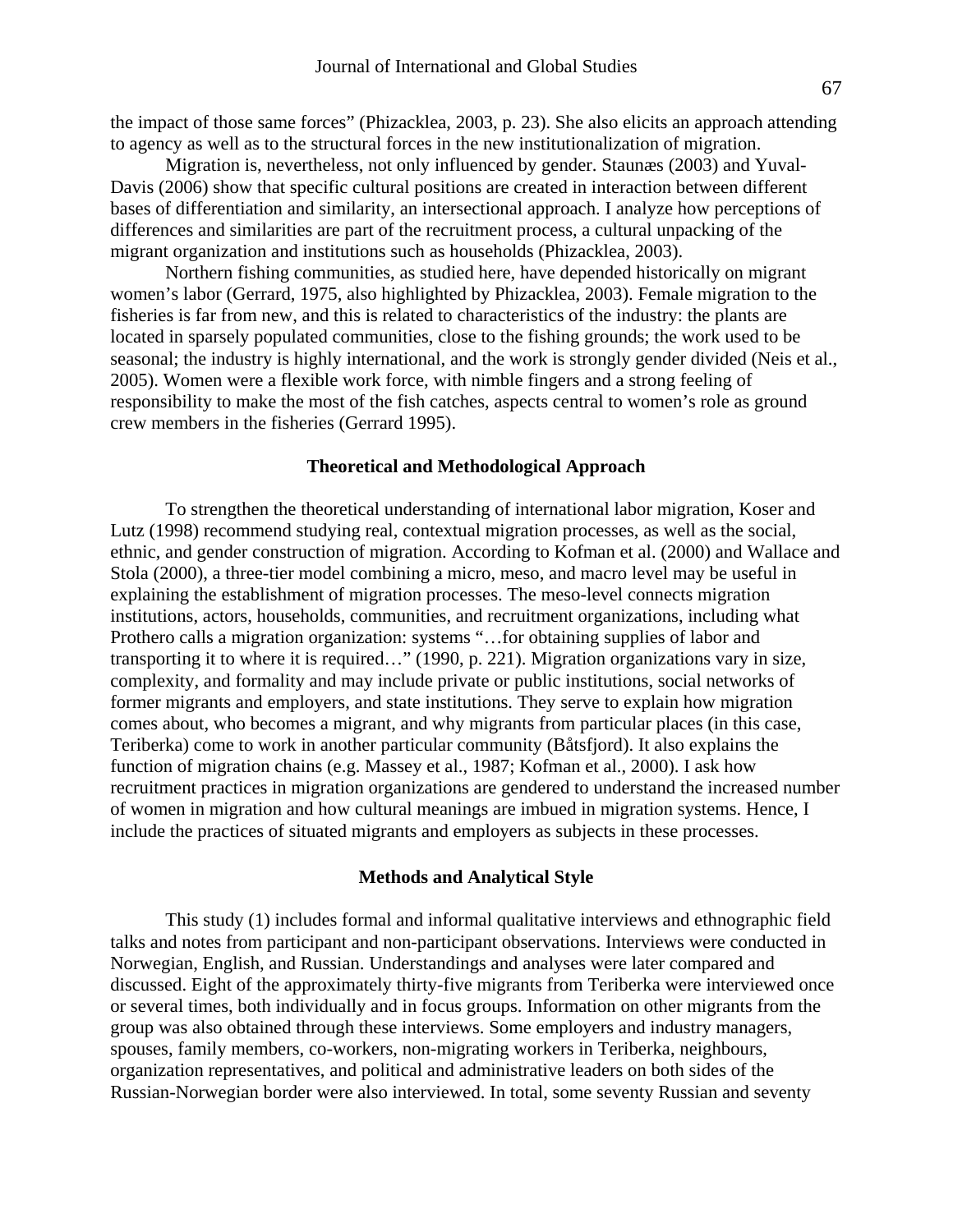Norwegian women and men have been interviewed in private homes and at work places, conferences, meetings, and cafés in Russia and in Norway for this research.

The analytical style in this article is based on my narrative of the recruitment and migration process. Through the two "phases," I tell the story of this labor migration from the perspectives of the people involved. It is, thus, a narrative of narratives.

# **First phase: constructing migrants**

In the autumn of 1998, posters at municipal buildings and kolkhozes invited people in Teriberka to a meeting about the new employment opportunities offered by a planned exchange project. At the time, rumors circulated among people in Teriberka as to who would be allowed to join the program and what this was all about. As a Russian owner of several workshops and plants in Teriberka explains: "I am responsible for my present and former employees and their families." Even after the privatization of state industries, he remains committed to the company's civic participation in the Soviet Union. According to him, working in Norway is in his former employees' best interests, as they will "get the chance to make crazy money." The Norwegian project leader said that he was looking for the "best workers, regardless of previous workplace" and was determined to "anchor the project with the local and regional authorities." He involved local and regional authorities in the scheme and somehow made it into an international, joint private-public project.

# *Selecting migrants*

After the first information meeting, a group of prospective workers was invited to a recruitment interview. The Norwegian manager says that he conducted these interviews in private, as he wanted to ensure that "the workers have the right attitude," although the Russian leader found this unnecessary, saying, "I know these people by name or by their families." According to the Norwegian leader, the two leaders did agree that they want "talented, good people." The Russian partner finds these to be the former middle managers from his companies: experienced men in their fifties. He does not consider the senior women appropriate, saying, "It is important to distribute the work abroad in a proper way." When asked why he initially wanted only men, the Russian manager says only that he has been to Båtsfjord and this will be "a great experience." Gender, seniority, and previous positions in the company are important to him.

For his part, the Norwegian manager wanted *women*, explaining, "They are better suited, better at such work." In truth, he says he preferred *housewives* above all. When questioned, he explains: "They are responsible and caring." He finds them dextrous, responsible, and, as such, appropriate for filleting work in the Norwegian fish-processing industry, in line with Gerrard (1975) and Neis (2005), and as found in food, clothing, and assembly industries around the world (Willis & Yeoh, 2000). Female workers also apply such gender assumptions, as they felt that their qualifications were "devalued by male Tamils doing filleting in fish plants" (Bersvendsen 1998). My observations from the processing plants in Båtsfjord show that Tamil men of all ages do filleting, while there are only a few young Norwegians who do such work. This indicates a persistent gendering of the work, intersecting with ethnicity, nationality, and age.

The Norwegian leader is reluctant to hire Russian men; he considers them unsuited and overqualified and even fears that they will abuse alcohol. On the other hand, Tamil men and Russian women were deemed appropriate regardless of their age and formal qualifications.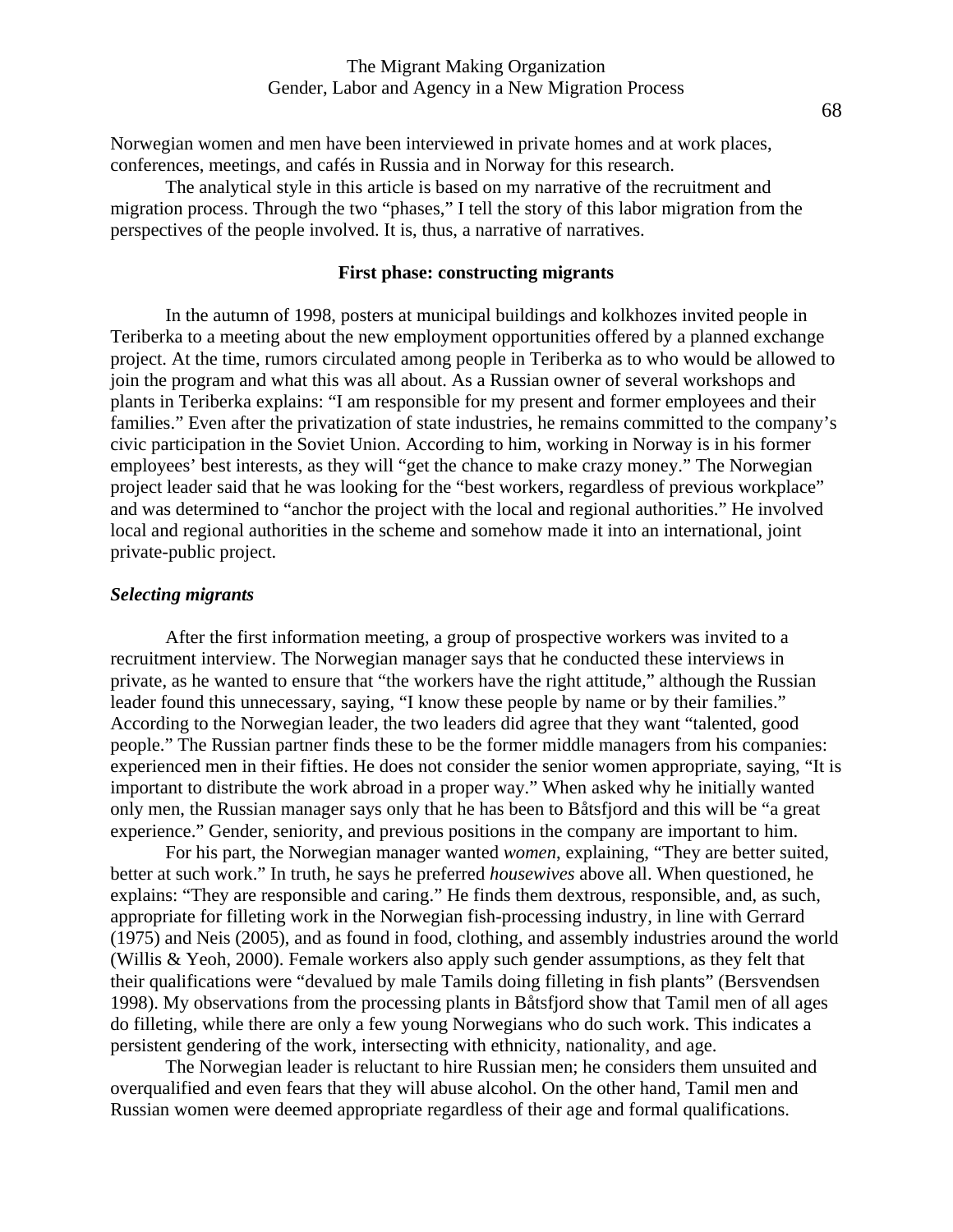Gendered assumptions and stereotypes representing ideas of ethnicity thus work differently for men and women, Norwegians, Russians, and Tamils. Hence the *meaning* of qualifications, age, and the value and degrees of similarity are negotiable. This, nevertheless, led to Russian women being selected at the expense of Russian men; mostly women were hired. This re-established filleting as women's work, although in the case of Tamils, it was immigrants' work, as well. These assumptions are contextual, as a group of Norwegian managers' agreed in a discussion, "If we lack people, we will have to take anybody, all kinds." The gendered organization of labor thus seems manifold, stable, *and* flexible.

While the Båtsfjord manager focused on the functions the migrants were to perform and what he conceived of as gendered qualities (care and nimble-fingers), the Teriberka manager highlighted the economic possibilities of working in Norway and who "deserved" this. Different evaluations led to different selections, though based on a complementary gendered system of meaning.

Moreover, the Norwegian project manager prefers housewives. He contrasts them with young women and "girls." In a group interview, several Båtsfjord foremen agree that their experience with Finnish and Swedish women is that younger women work faster and adjust more easily to life abroad than older ones. However, one said that "the mature housewives are stable. They use the raw material better, and they work hard even though the piecework rate is low." The older women, who are assumed to be married and have children, are also regarded as "fitting in better and probably partying less," as one foreman says to the others. Another adds: "They will not have dishonest intentions," hinting at the stereotype prevalent in the Norwegian media in the 1990s of Russian women as prostitutes (Stenvoll, 2002). Age, marriage, and motherhood serve to make these women sexually decent. While gender makes Russian women more suitable for migration than men, age distinctions among women devalue younger women. Gerrard (1975) has analyzed how young Finnish women in the fish industry were subject to sexual rhetoric in the 1970s as a matter of gender and foreignness. The status of foreignness changed when the Finns were granted permanent permits as members of the common Nordic labor market. Russian labor migrants, however, are granted only temporary work permits. They remain strangers due to the legal regulations of the nation state, and many of these migrants express that they experience this as a matter of national subordination.

 In the recruitment interview, the prospective migrants were asked about restaurant visits and leisure activities. One migrant said: "We saw these questions as irrelevant. It wasn't really uncomfortable, more just weird." They did not know the interpretation framework of the Båtsfjord manager. He offers assurances that "the Teriberka workers are good and necessary workers" but feels "obliged to make sure they have the right attitudes." In his own words, this is because "I am bringing them here, and if they don't behave, I am to blame." In this small community, people live geographically close, interacting in face-to-face relations; they are often related, often childhood friends, and have social, political, and economic relations. This creates transparency, obligations, and responsibilities. The managers are conscious of not challenging the society in which they and their families participate as members, businesspeople, parents, neighbors, politicians, and leaders. Gendered expectations and practices thus lead to demands on the migrants which are not related to their roles as employees, and these limit and subordinate the migrants. But, as argued by the manager, the transparency of the community restricts the entire population in some way or other. As one community member said, "We are all neighbours, we are equal, no one is better than the other." Between residents, this is partly true; manifold relations among people may contribute to reciprocity and equality. But the migrant workers are not part of these relations. They are subject to single, strained relations and strict control.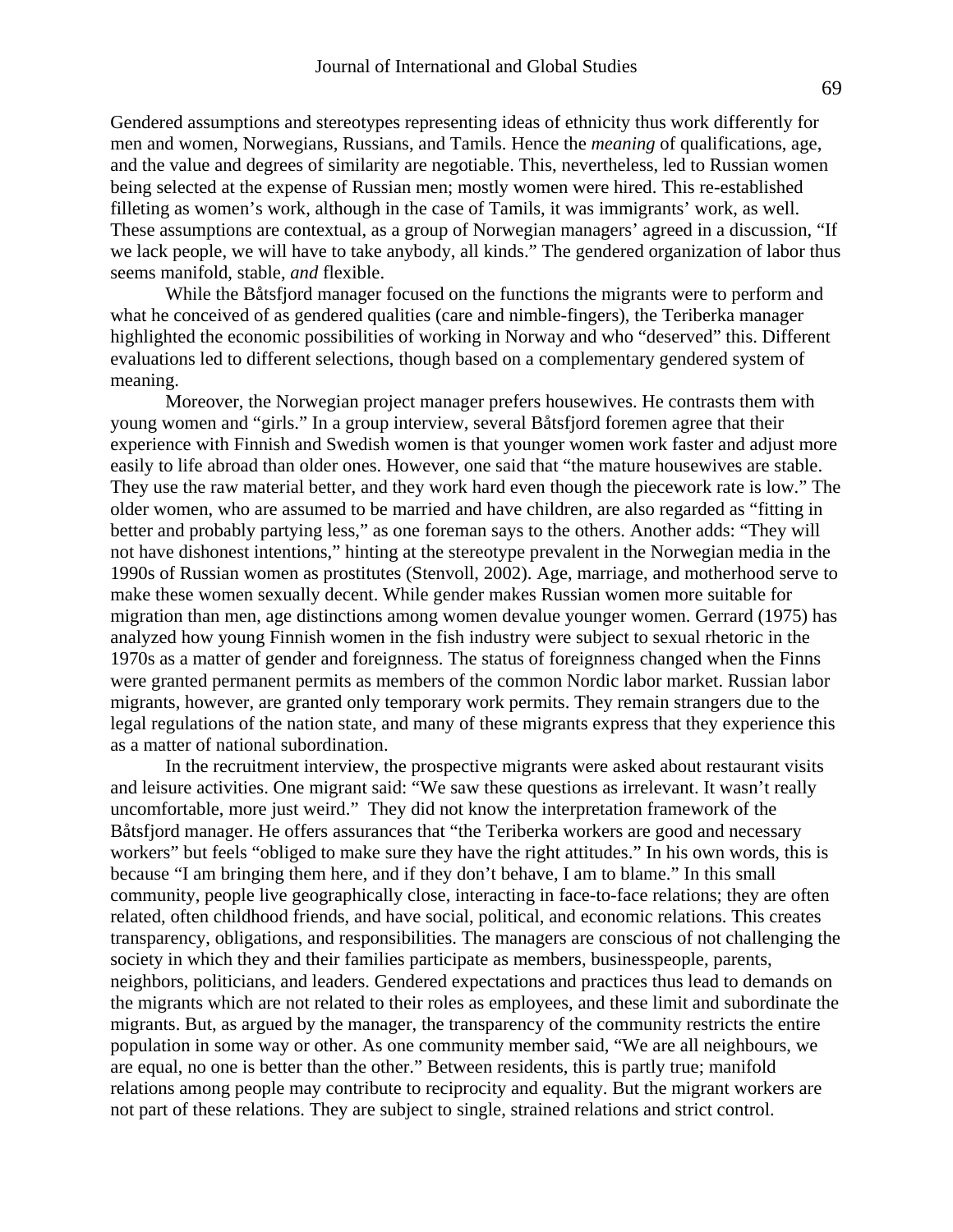# The Migrant Making Organization Gender, Labor and Agency in a New Migration Process

The first group of labor migrants from Teriberka arriving in Båtsfjord consisted of four men and twelve women, indicating that the Norwegian manager's views had had most impact. The women did filleting work, and the men tidied up and did quayside work, regarded as men's work. Naturalization and stabilization are important mechanisms in differentiating processes according to Yuval-Davis (2006, p. 199). Women's "suitability" seems to be naturalized as that of a caring, dextrous, filleting worker, as opposed to young, unmarried, indecent. Even so, the systems of meanings are flexible enough to include and modify new categories, and this may in turn make these understandings more durable.

# *Qualified to do what?*

Only one of the migrants had earlier experience of fish processing, but most of them did have "an impressive educational level, and there are lots of clever and reliable people" (Norwegian manager). Educational levels in Murmansk County and in Teriberka are relatively high for Russia, and considerably higher than in Båtsfjord (Didyk & Riabova, 2002; Statistics Norway, 2000). The migrant women included engineers, electricians, and those educated in pedagogy, the arts, or economics. None of them, however, was considered overqualified for the processing work, and the Båtsfjord manager praised them as good workers. In a focus group, he and other managers expressed that the migrants' high level of education reflected their willingness to learn and their commitment to the work. However, one foreman proposed a different point of view: "Of course, people who haven't had been paid for a long time ought to be good workers," thus linking the migrants' reputation for a good work ethic to the transitional period in Russia. Nevertheless, the Båtsfjord managers emphasised that "unlike people from Southern Scandinavia and the Tamils," the people from Teriberka have the valued "climate competence" (the quality of being used to the harsh climate). However, most managers celebrated the perceived qualities of migrant workers as good, stable, and hard-working because of who they are, rather than as a result of the situations within which they found themselves; this resembles Mackenzie and Forde's (2009) study of the rhetorics of the "good migrant worker."

The educational level and "climate competence" of the people from Teriberka gave them "the right attitude to work" in the eyes of the Norwegian employers. They were offered filleting work, which was what the industry needed. Paradoxically then, education and skills qualified and made Teriberka workers particularly suited for the unskilled work in the Norwegian fishprocessing industry. This shows the importance of the distinction between unskilled migrants and the unskilled work (of migrants) (Kofman & Raghuram 2005, p. 151). These migrants are not unskilled – the work offered is unskilled, even though several were licensed to maintain the machinery.

Norwegians too, it can be argued, work in non-skilled positions for which they are formally overqualified. The managers at all the four plants in Båtsfjord say that they do not ask why people want to work: "It doesn't matter what you say, it's what you do. We can't afford to turn down workers here." One of them continues, "We give everyone a shot, followed by an active use of introductory trial periods. The useless ones are not kept on." This sentiment was shared by other managers, foremen, employees, and union leaders. However, the overqualified workers themselves, co-workers, and managers often relate overqualified Norwegians working there to special circumstances: unemployment after finishing education, marital breakdown, a need to overcome "hard times," or "to put some money aside." These situations are temporary and partly chosen by the actors themselves. For the Russian migrants, the lack of permanence is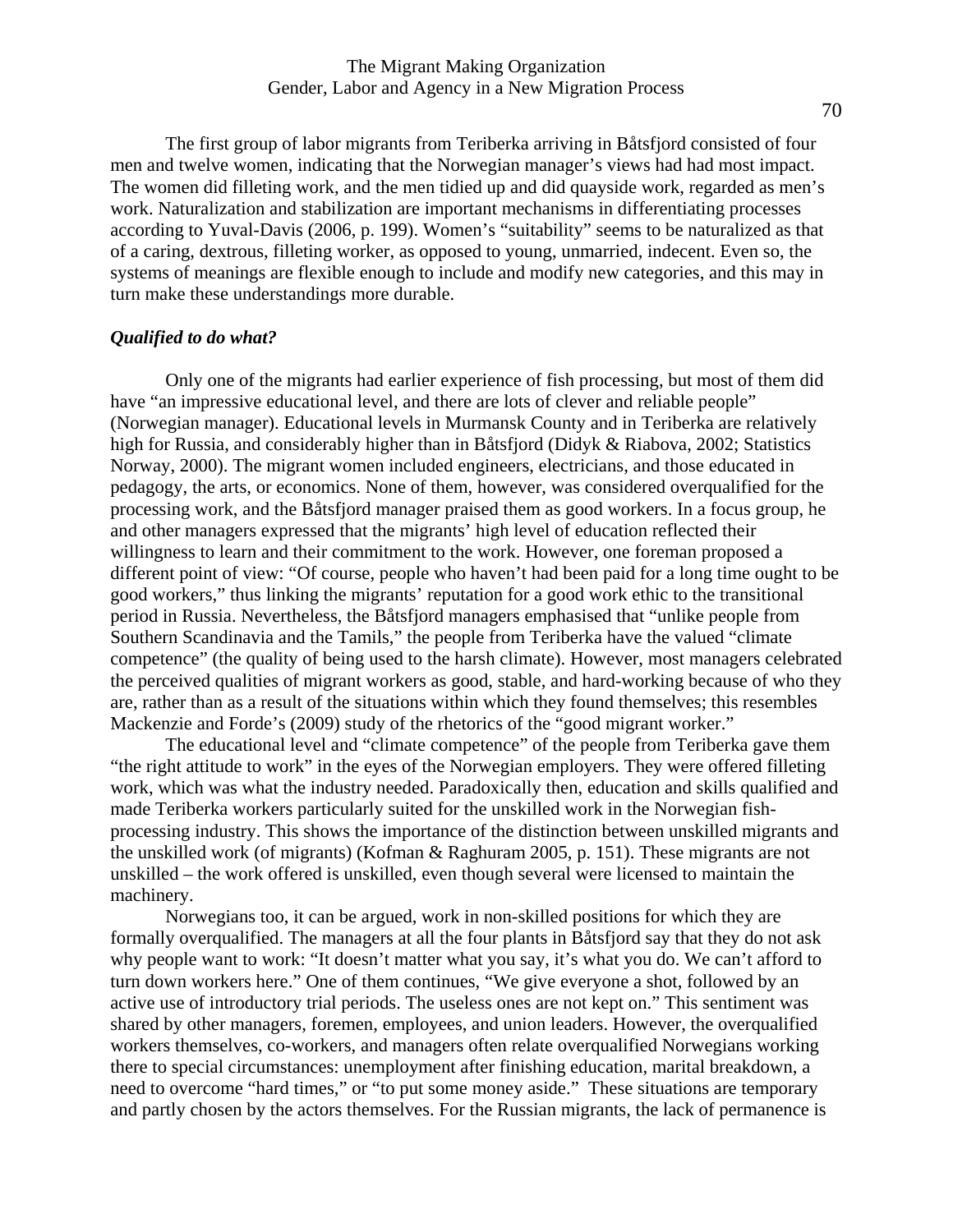systemic, as the training scheme *is* temporary, and the Barents permits were restricted to one year, later two.

The Barents permits were also granted conditionally upon the migrants being *Russian citizens performing unskilled work* in *the fish processing industry* (Immigration Regulations, par. 5, later par. 4a). The clause of non-skilled work positions the migrant workers in subordinate positions, regardless of education. De-qualification in migration processes are a matter of the immigrants' qualifications not being recognized in the arrival country (Piore, 1979). In the Teriberka/Båtsfjord connection, cultural meanings make education qualify (women) for migration, but the legal system establishes migrants as a group permitted only unskilled work. They are thus de-qualified as Russian nationals by the cultural system of meaning and the immigration laws. The migrants applied for work in Båtsfjord based on limited knowledge of the work in question, and they focused on the buying power of the salaries rather than the downward shift working in the fish industry entailed. Piore showed that such homeward orientation may make migrants able to accept temporary losses in status in the arrival country (Piore 1979). When some Teriberka migrants discussed this in Båtsfjord, they were bitter about the low status of Russians in Norway. Most acknowledged the drop in status this kind of job involved in both in Russia and in Norway, but in Norway it clung to them "as Russians." As important as their satisfaction with the buying power that their salary gave them in Russia was, they felt ambivalence.

What is the importance of these conceptions and cultural constructs? The workers from Teriberka were selected for migration through concepts based on intersecting cultural systems of meaning both in Teriberka and Båtsfjord and placed in the society of the country of arrival's social structures according to these constructs. These cultural "mechanisms" influence who migrated, their jobs and salaries, and how the migrants were met. It indicates an even broader significance than found by Tyner (1996) and Pratt (1997), showing how the migrant organization is imbued by gender and other cultural meanings.

## **Second phase: Migrants' situation and Views**

According to classical theories of push and pull (Ravenstein 1885) in migration, the socioeconomic situation in Teriberka and the geographic proximity to Norway should have caused considerable migration from East to West. This would involve crossing one of the starkest economic contrasts in the world: from the rich, Western, oil-producing, social-democratic Norwegian welfare state, with its high salary levels to the harsh transition in post-Soviet Russia. Even so, *no one* had so far moved from Teriberka to Norway or Western Europe since 1991. Wallace and Stola have shown that despite many Eastern Europeans reporting that they wished to migrate and were struggling to make ends meet, very few at the time actually did so even when they formally could  $(2000)$ <sup>2</sup> Hence, we ask why people did not move (Hammar & Tamas, 1997) from Teriberka.

Interviews and observations have revealed that people in Teriberka lacked knowledge about Norway, the transport and accommodation possibilities, and the labor market. They did not know the language or the visa requirements, and few had a "foreign passport" or the economic and social means to apply for one and the visa. They did not have the work contract demanded by the migration regulations (Immigration Regulation, par. 5). The migration organizations consisting of employers, former migrants and officials (Johnson-Webb, 2003; Krissman, 2005) provided these resources to the prospective migrants. The migration *organization* thus offered the *possibility* of migration and know-how, while also organizing and paying for a passport, the visa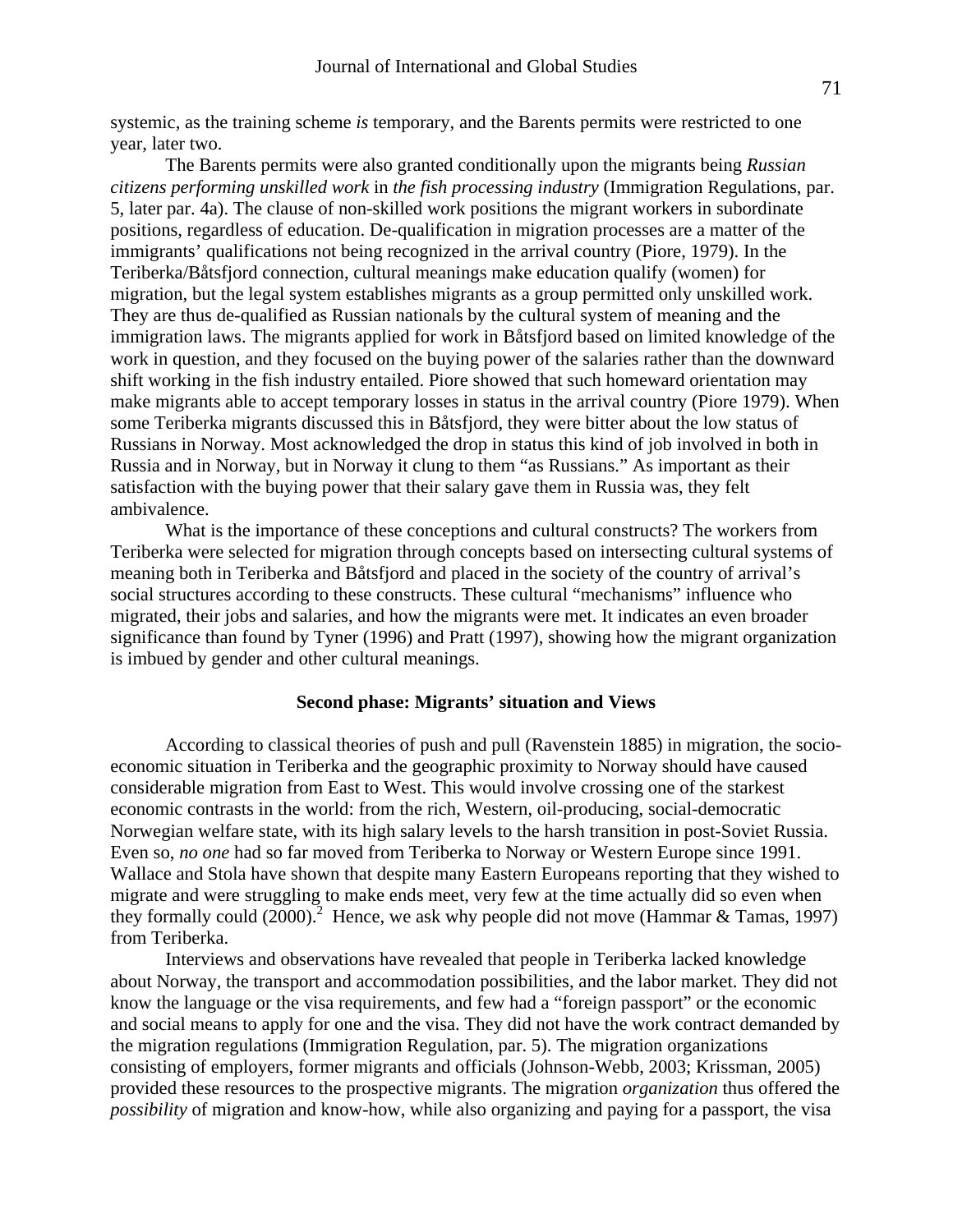application, bus transport, accommodation in Båtsfjord, and salary advances. They conveyed the workers from Teriberka to Båtsfjord both practically and figuratively.

#### *Coincidences, wanderlust and choices*

After the job interviews, a year elapsed before the prospective workers were asked to go to Båtsfjord. In this section, I will consider the reasoning of the candidates, predominantly women, who chose to go, as well as a few who chose to stay. "Much had happened in the meantime," one woman interviewed in Båtsfjord says: "Some had got married and had children, others now got their salaries more regularly." The migration organization had selected a group of prospective migrants with access to network resources from previous or current jobs. None of them was unemployed, although migration as an "escape from unemployment" is a strong myth (Massey et al., 2002). I asked why some decided to go, while others did not.

The mother of the woman cited above told us that the entire family was worried. "We saw documentaries on TV about Russian women's experiences in Western Europe. Rumors of seized passports and the sexual abuse of Russian girls were very frightening." Even so, she advised her adult daughter to go: "Just go, I said, it can't possibly get worse." Her daughter said on a later occasion: "Everything was so unclear. The offer of work in Båtsfjord was too good to be true. I could hardly believe it!" She explains that since her children no longer needed her to be there for them every day, as her mother could look after them, she wanted to go, even though she also said she was afraid. She rolls her eyes when talking about the salaries. Another woman interviewed twice in Russia experienced more fear and uncertainty regarding the migration but said that she decided to go nevertheless: "We knew the Russian manager. He and the mayor are both decent men. They belong here." The Russian partners and the mayor guaranteed acceptable working conditions and strengthened the project's legitimacy. To her, this made it safe enough to go. She was in her twenties and the mother of a small child when the possibility of migration was presented to her. She had a leading position in Teriberka. "In 1998-99, I would have done just about anything," she said after returning from a period of work in Båtsfjord. "We were so badly off. I had not been paid my salary for eight to nine months. There was no money at all." For her, this was a unique opportunity to escape a demeaning, hopeless situation. While crying and holding her child tightly, she added: "Yes, yes, I doubted that this was true and believable, and yes I had doubts whether to leave my child. I will never, ever do so again," she said. She asks me to help her get a new period of work, and says that she would go, even though she obviously knows that the regulations would not allow her to bring her child. She tried to escape the poverty, her strenuous everyday life and to qualify herself for better work in Teriberka. In her case, migration was a costly strategy for a better life. She could remain in an intolerable situation or go abroad. The latter option included a different kind of loss and absence, and her choice entailed great contradictions, ambivalence, and perplexity. Ramamurthy's study of sari production and consumption employs the concepts of ambivalence and perplexity to discuss the bewildering experiences with which globalization can overwhelm actors, emphasising that individual experiences of confusion, loss, hope, joy, and desire are not separate from processes of accumulating capital (Ramamurthy, 2003). Perplexity can thus describe the tensions between "leaving" one's child and enjoying the money for redecorating one's apartment, buying a stereo television, and escaping poverty felt by this migrant mother.

A young woman explains that she and her husband were given to understand that she could make more than twice the money in Båtsfjord than at home. She says this led to her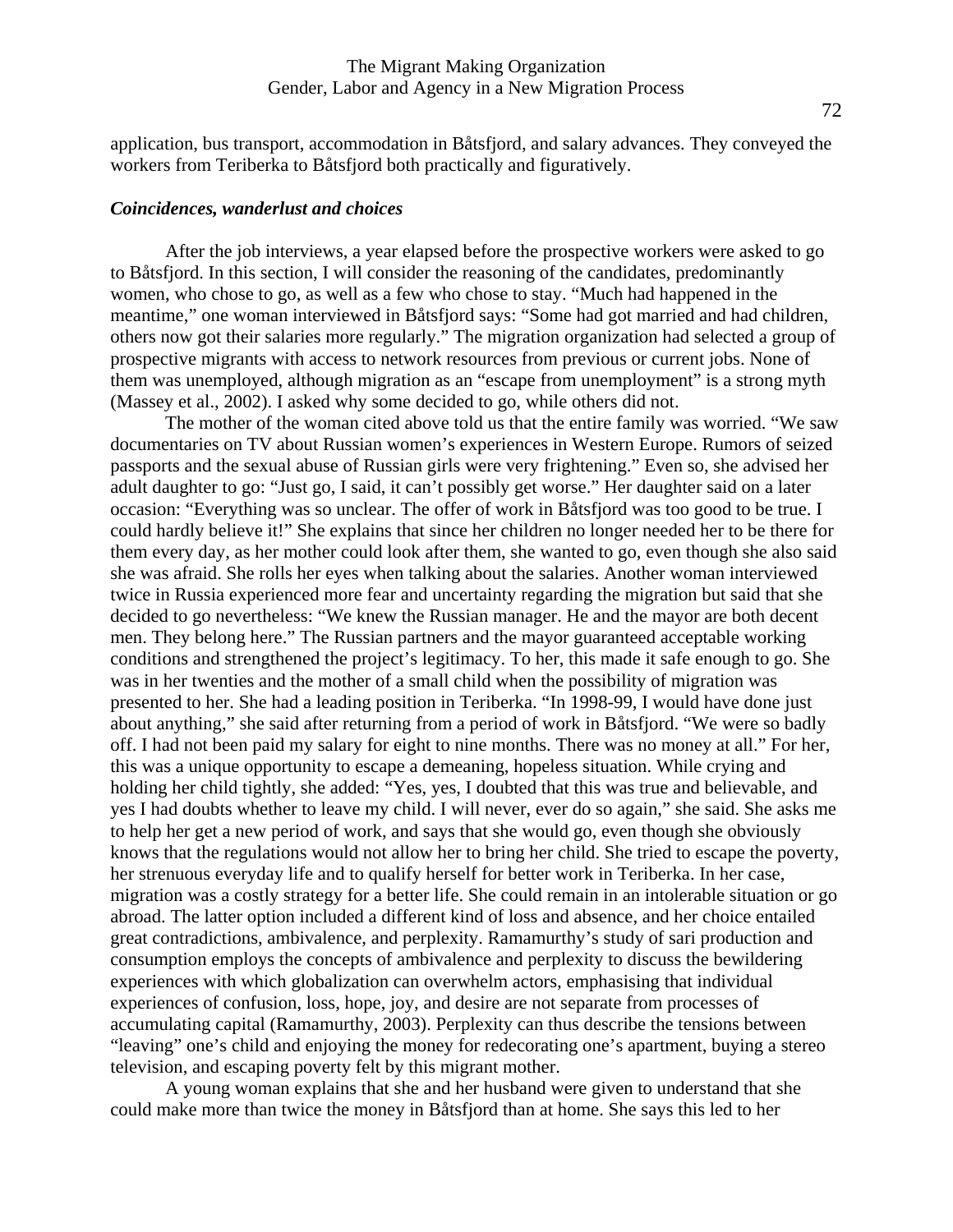decision to go. In the end, she says, she made some ten to fifteen times more. Others thought differently about going to Båtsfjord. A woman in her late thirties interviewed on several occasions in Teriberka says: "No, this is not for me, it doesn't suit me. I have a good job." She added: "Now, today, when I see what those going abroad have learned, I have regrets."

> In an interview in the Båtsfjord workers' dormitory, another woman looks back and says: It was exciting. I was curious; I wanted to try living in a Western country. The children were older; their father could very well look after them. I really wanted to go and almost felt forced to take the opportunity when it came, since the others who were given the chance were so young.

She and one of the men in the group interviewed together both emphasize the spirit of adventure and the possibility of learning about other countries and languages that migrating to Northern Norway offered. "The chance to get a look around was important, and of course," they say, laughing, "the money - the good salary." A woman in her early twenties had applied for a job in Båtsfjord without telling her husband.

> Would it come through? This was the only way I could make some real money. Whether or not [my husband] was against it, I wanted to make my own decision. I wanted to go, I wanted to try this. In the end, he let me, when he heard about the salaries. My mother took care of my three-year-old daughter. Our mothers do. It was like that with more than half of us that went.

For this woman, the uncertainty of waiting was exhausting. She knew that there was the possibility of conflict; her husband had a good job and was paid for it, unlike her, who had not been paid for months.

The economic situation in the last two households seemed fairly good considering the circumstances. The older woman felt that she had been given a unique chance. The commitment she felt was not one of need or poverty; rather, she would use the opportunity, despite her husband being "lukewarm" to the idea, as she put it. The younger woman felt that her husband was working against her, but to her, the possibilities inherent to labor migration were more important. These spouses seemed to have different interests. Several women emphasize that they were tired of "the new poverty," while their husbands, they said, did not stress this, perhaps related to the gendered division of rights and duties in the households.

The spouses seemed to be connected to their home place in different ways. The older woman says: "My husband loves hunting and fishing; he will never leave Teriberka." A desire for economic independence, emotional relations, and different dreams and goals may be part of the decisions. The household is involved in these spouses' assessments, but their deliberations are also colored by the individual household members, possible power relations, and conflicts (Phizacklea, 2003; Hondagneu-Sotelo, 1994). Hondagneu-Sotelo studied Mexican immigrants in California and showed that the household is important but must be unravelled (1994). The decisions to migrate in these Teriberka families seemed not to be questions of the households allocating their resources and spreading the risk of migration, as Massey et al. (2002, p.11) suggest. For many of the women with children, the children's age and care situation were important, but these commitments hardly prevented them from labor migration. Rather, they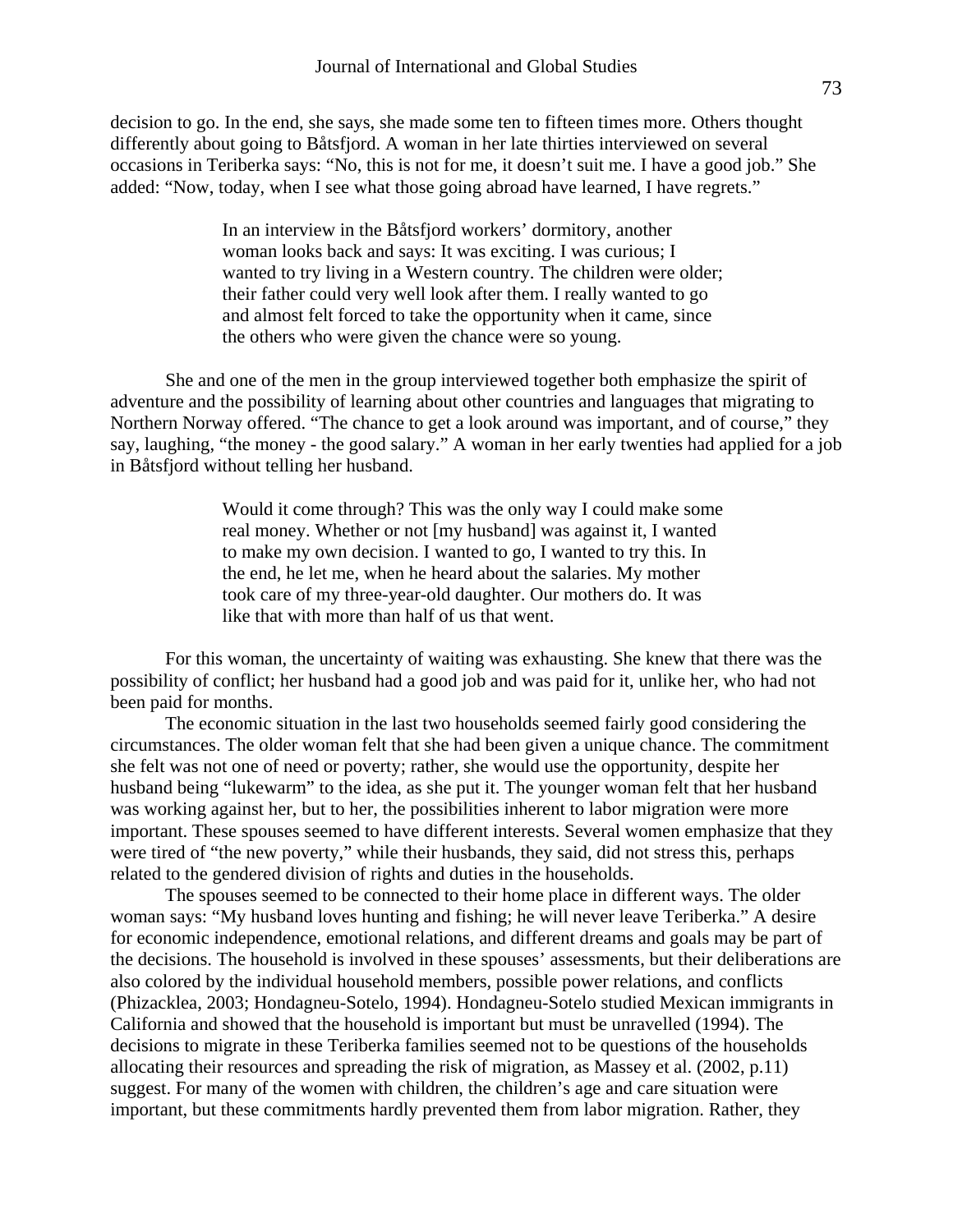involved mothers and sisters to migrate if the father was not available. Relations outside the household, typically kinswomen, were of importance to their migration decisions. In analyzing this particular migration experience, it is thus necessary to (1) distinguish between household members, (2) ask whether and how the household acts like a unit, and (3) include the organization of everyday life: the tasks and teams and the intra- and inter-household relations involved therein.

Some of the migrants interviewed emphasised the spirit of adventure and their explicit wish to travel. As the male migrant mentioned above explains: "I was lucky. I was at the right spot at the right time." He is married and has a wife and children in Murmansk. He used to be a sailor on a vessel registered in Teriberka and made good money, but he thought that work in Båtsfjord was better, cleaner, and safer: "This could be a useful experience, too, you know, with all the talk about the Barents Euro Arctic Region," he says, thereby also addressing the geopolitical situation. Hondagneu-Sotelo has tried to show how coincidence plays an important role in migration narratives (1994). Coincidences are not random, though. The young man in question was employed by the Russian shipping magnate involved in the Teriberka-Båtsfjord company and was known to be reliable, and the employers needed to make up the numbers. This man felt lucky. He and some of the other migrants emphasized their enthusiasm. Worry and fear did not characterisze them.

Another female migrant had lived for five years in Teriberka before the offer of labor migration arrived; she compared the temporary migration to Båtsfjord with moving to inland Russia. To her, the salaries and geographical proximity were good arguments in favour of temporary international migration since the internal migration in Russia she would have preferred was harder to bring about.

These migrants may be considered a group in the sense that they actually migrate, but the evaluations they made, the situations they experienced, and what they wanted to accomplish differ. The three candidates interviewed that were invited to go to Båtsfjord but chose not to also differ. One emphasizes her lack of spirit of adventure, a fear of the unknown, and a job that kept her at home: "This just wasn't for me; why would I go? I was fine here." Childcare, her partner, or other commitments were not what kept her from travelling. Another said that she could not go to Båtsfjord because of her family situation but also that "it wasn't necessary, either; after all, I didn't want to leave my family and Teriberka - I like it here. Of course, if I had been obliged to, things would probably have worked out somehow."

In industrial countries, adventure and the wish for new experiences are vital factors in explaining migration (Boyle & Halfacree, 1998). I argue that this is undercommunicated in studies of migration from the south to the north, from developing country to developed country, or from east to west. Economic factors, understood as compelling structural forces, tend to explain such migration regardless of the individual's position in the economic system. The public debates about immigration are, however, often characterized by migrants being *either* poor, "worthy," and granted legitimate protection *or* fortune hunters to be kept away (Brochmann 2004). Situations in which migrants are quite well off, from a "poor" country, and adventurous are rarely described and analyzed. Even if Eastern European labor migrants before the 2008 recession were viewed as a necessary and desirable workforce, this polarized framework prevents that "wanderlust," the spirit of adventure, and economic interests being explored. *Making* the migrants from Teriberka merely economic migrants, denying their adventurousness, also blurs the understanding of their strategies and perspectives and thereby, the ability to be treated as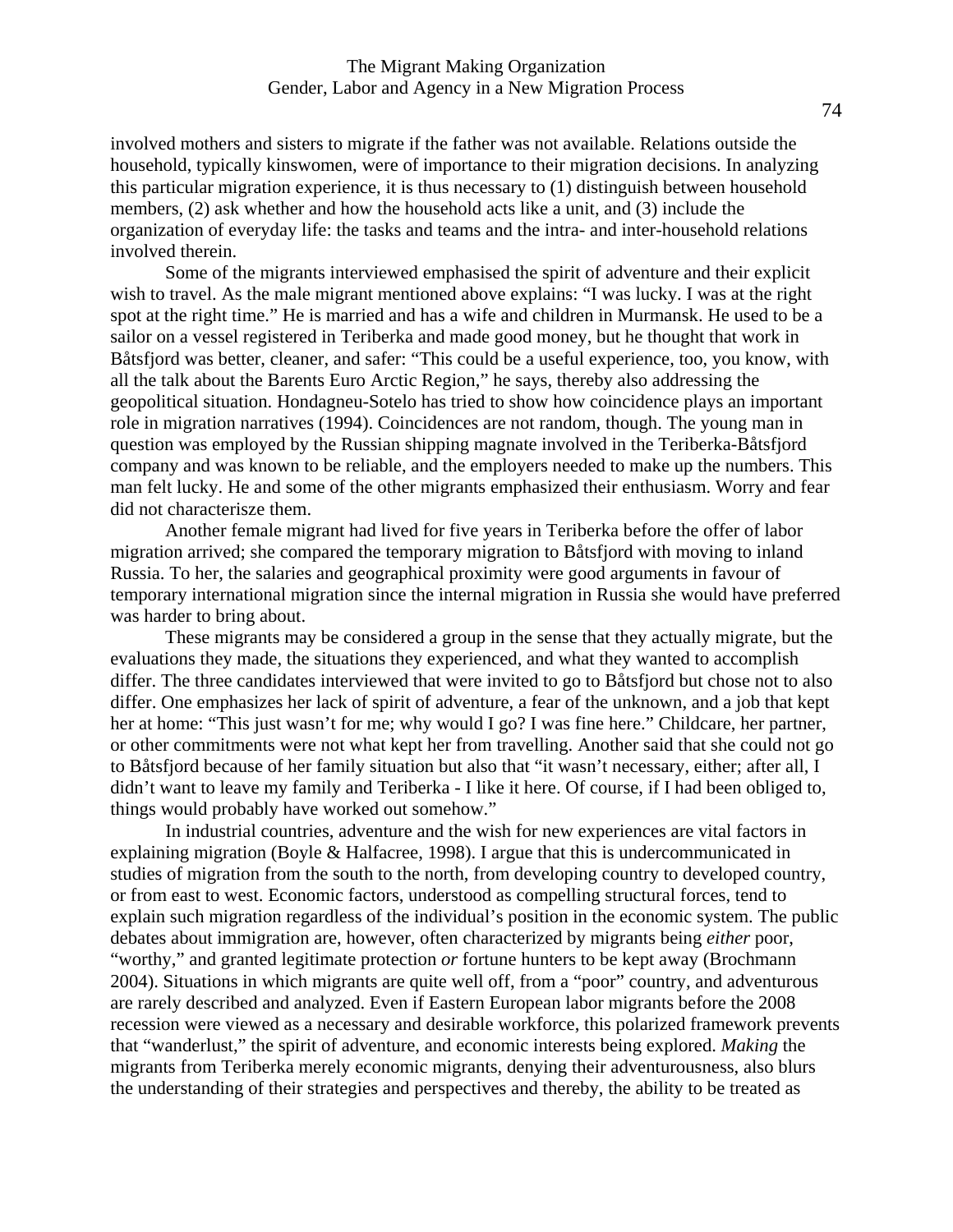subjects in their own lives. Hence, we fail to see the migrants' role in the system of migrant labor, implied in Burowoy's statement that migrants *are* "powerless" (1976).

Spivak (1988) and Ramamurthy (2003), among others, have shown that Western feminist analysis has contributed to marginalizing non-white, non-middle class women. This study shows that this sort of marginalization can also occur in migration studies in three ways: First, migrants may be marginalized by being placed in the positions of victims and being stripped of agency. Second, they may be portrayed as a uniform group acting in concert, while individual variation is silenced. Third, individual migrants' reasoning may be portrayed as one-dimensional and solely economic and strategic. These three portrayals simplify the phenomenon of migration and leave no room for ambivalence and perplexity, processes integral to the migrants being made the "other" (Said 1978).

#### **Conclusion**

Analyzing the recruitment of a Russian labor force from Teriberka to a fish-processing plant in Båtsfjord contributes to an understanding of how a new Russian-Norwegian migration came about through the migration organization. It has shown that the migration network and organization make migration possible by facilitating migration channels for interested and available workers. The migration organization draws on cultural understandings and social structures from both places and, combined with the immigration regulations, this constructs the labor force as a particular group of Russian labor migrants.

During the recruitment process, women were constructed as suitable for employment and for migration at the expense of men. This explains the feminization of this migration and is based on a gendered system of meanings, showing that there is a feminization of labor migration also outside the demanding jobs with little security. The business managers' social roles and practices are also gendered. It is further demonstrated how gender interacts with age, marital status, nationality, sexuality, and motherhood in the construction of the migrant labor force. This, in combination with education being valued, qualified the workers from Teriberka for migration. However, in concert with the immigration regulations, it relegated them to non-skilled, subordinate positions in the industry, thus temporarily de-qualifying them as a national group. These cultural constructs are both naturalized and flexible, and, as such, also durable.

Economy is important in the migrants' decision-making, but informal relations, exchange, and self-support have to be included in the analysis in order to understand how people perceive their living conditions and the migration possibilities offered. Migration assessments are made inside and outside of households, but they are not necessarily made by the household acting as a unit. Hence, unpacking the concepts of the household, sorting out household members' intra- and inter-households relations, and tasks and teams is necessary. Focus should also be placed on the migrants' practices and narratives about the emphasized element of adventure as important, ambivalence, and the perplexity involved, as well as on variation among migrants. These aspects are needed in a study of labor migration to see migrants' agency in the migration process.

# **Epilogue**

In 2002 –2003, there were just a few workers from Teriberka left in Båtsfjord. The Norwegian fisheries industry was experiencing difficulties, and several Båtsfjord companies went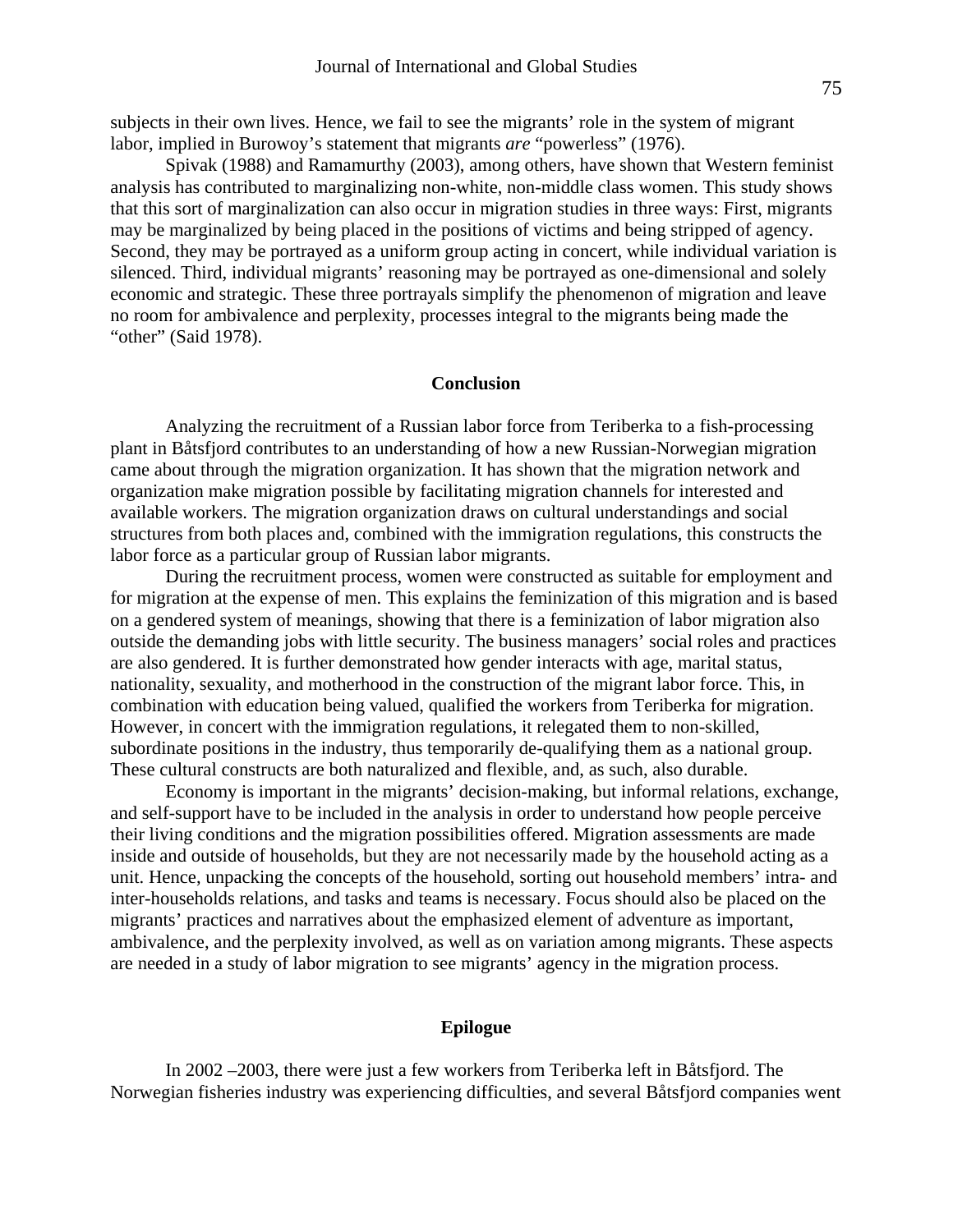# The Migrant Making Organization Gender, Labor and Agency in a New Migration Process

bankrupt. The workers from Teriberka were laid off according to the Health and Safety at Work Act, and the need for foreign labor ceased. Apart from two women who got married in Båtsfjord, all labor migrants returned to Teriberka. A few years later the fish processing industry was blossoming again and new migration organizations and processes occurred.

(1) Draws on a project by the Norwegian Research Council, the Regional Development Program 1998-2003.

 $\overline{a}$ 

<sup>&</sup>lt;sup>1</sup> The concepts are geographical not analytical.

 $2^2$  The changing migration regulations following the expansion of the EU (2004) led to considerable migration flows from Eastern to Western Europe, but the first decade from 1991 saw few migrants.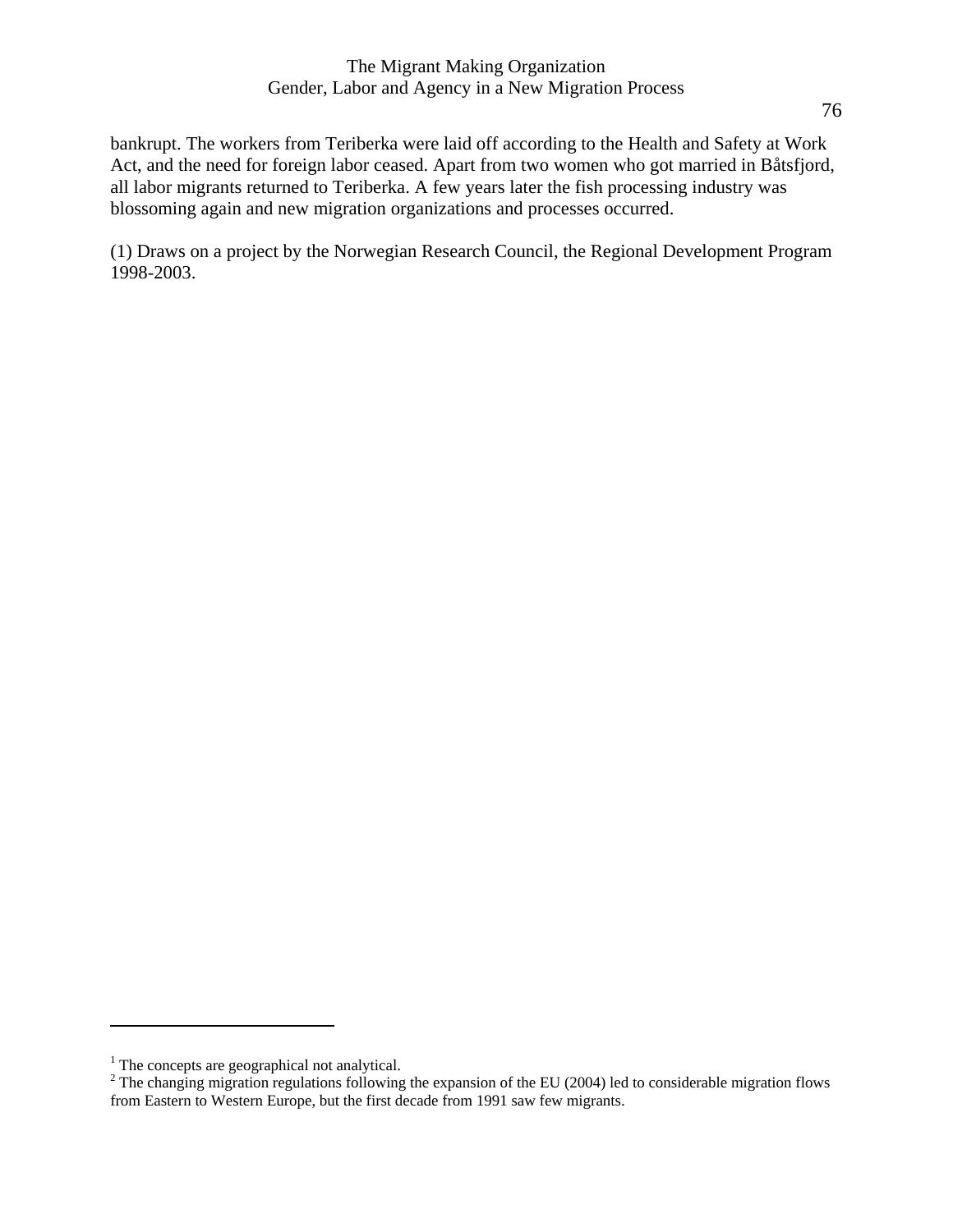# **References**

- Andrle, V (1994) A social History of Twentieth-Century Russia. Great Britain: Arnold Anthias, F (2001) 'Gendering Migration: The Case of southern Europe' Ghatak,S and A.S. Sassoon (red.) Migration and Mobility. The European Context. Palgrave Macmillian
- Bair, J. og Gereffi, G. (2003) "Upgrading, uneven development, and jobs in the North American apparel industry". Global Networks, 3 (2), 143-169.
- Barndt, D (2008) 'Whose" Choice"?" Flexible" **Women** Workers in the Tomato Food Chain' in Counihan, C. and P. Van Esterik (2008). Food and culture: a reader. New York, Routledge.
- Bersvendsen, H. (1998) Flerkulturelt arbeidsmiljø: "Kem e det som skal' telpasse sæ, vi eller dem?" Hovedfagsoppgave, Universitetet i Bergen.
- Boyd M. (1989). 'Family and Personal Networks In International Migration: Recent Developments and New Agendas.' International Migration Review 23:638–70.Boyle, P. and Halfacree, K. (1998) Migration into rural areas – Theories and Issues. Chichester: John Wiley & Sons
- Brochmann, G. (2004) 'The Current Traps of European Immigration Policies' Willy Brandt Series of Working Papers in International Migration and Ethnic Relations. Malmö University
- Burawoy, M. (1976). 'The Functions and Reproduction of Migrant Labor: Comparative Material from Southern Africa and the United States.' *The American Journal of Sociology* **81**(5): 1050-1087.
- Castles, S and Miller, M J 2003 *The Age of Migration. International Population Movements in the Modern World.* New York and London: The Guildford Press 2.nd ed.
- Didyk, V. and Riabova, L. (2002) *Murmansk Province in the 1990's, December 2000 Biannual Review* University of Lapland Finland and Institute of Economic Problems, Kola Science Centre RAS, Apatity
- Gerrard, S. (1975) *Arbeidsliv og lokalsamfunn* Magistergradsavhandling, Institutt for Samfunnsvitenskap, Universitetet i Tromsø
- Gerrard, S. (1995). 'When women take the lead: changing conditions for women's activities, roles and knowledge in North Norwegian fishing communities.' *Social Science Information* **34**(4): 593-631.
- Hammar, T., Tamas, K. (1997) 'Why do people go or stay?' Hammar, T., G. Brochman, K. Tamas and T. Faist (eds.) *International Migration, Immobility and Development – Multidisciplinary Perspectives*. New York: Berg.
- Holgate, J. (2005). 'Organizing migrant workers: a case study of working conditions and unionization in a London sandwich factory.' *Work Employment Society* **19**(3): 463-480.
- Hondagneu-Sotelo, P. (1994) *Gendered Transitions. Mexican Experiences of immigration.*  Berkeley, Los Angeles, London:University of California Press
- Huang, S. and B. S. A. Yeoh (2007). "Emotional Labour and Transnational Domestic Work: The Moving Geographies of 'Maid Abuse' in Singapore." *Mobilities* **2**(2): 195 - 217.
- Immigration Regulations "Regulations concerning the entry of foreign nationals into the Kingdom of Norway and their presence in the realm" pursuant to The Immigration Act of 1988 (later changed) Johnson-Webb, K. D. (2003) *Recruiting Hispanic Labor: Imigrants in Non-Traditional Areas*. New York: LFB Scholarly Publishing LLC.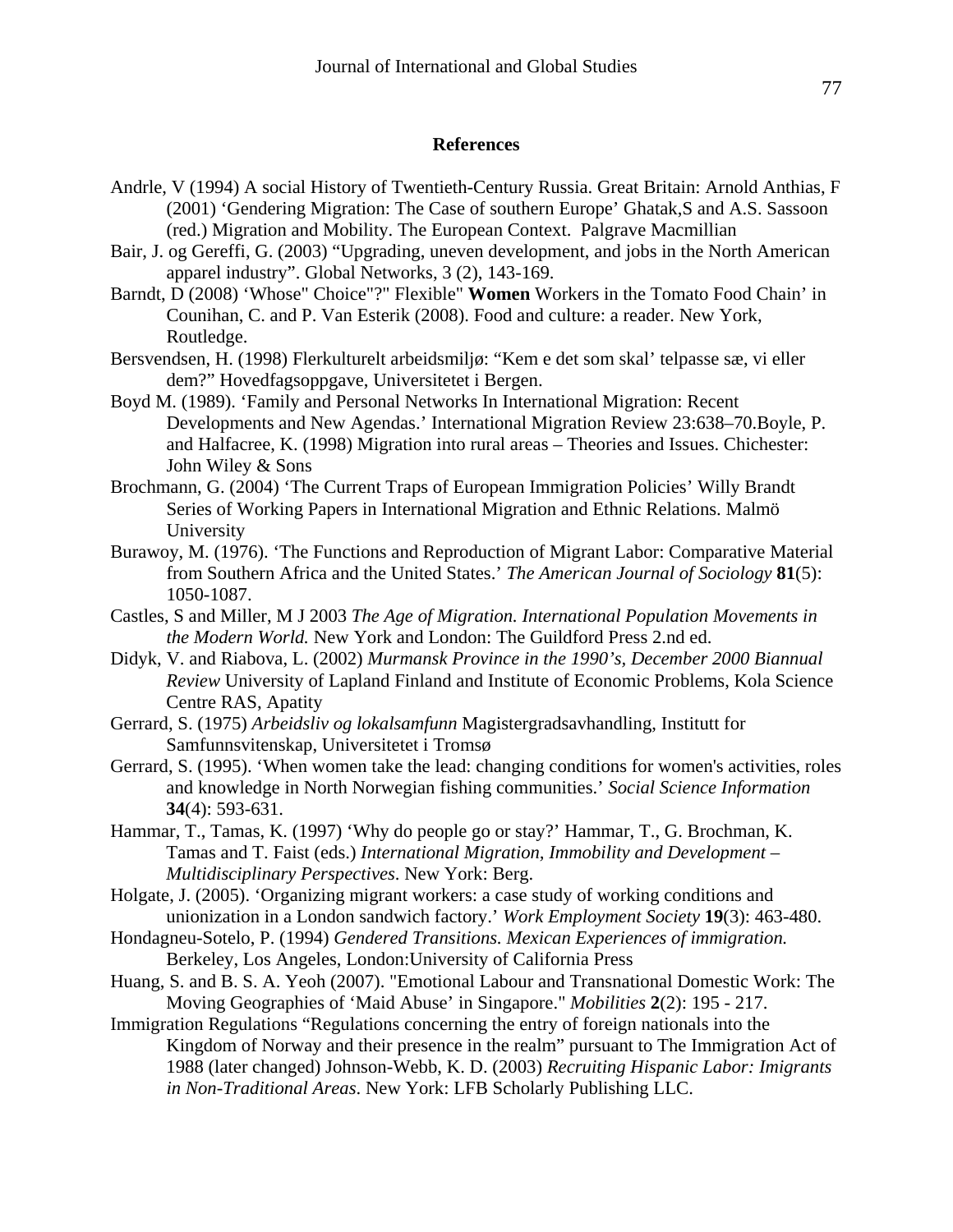- Kandal, W. og Parrado, E. A. (2005). "Restructuring of the US Meat Processing Industry and New Hispanic Migrant Destinations". *Population and Development Review,* 31(3), 447- 471.
- Kofman, E, Phizacklea, A, Raghuram, P, Sales, R (2000). *Gender and International Migration in Europe. Employment, Welfare and Politics.* London and New York:Routledge,
- Kofman, E. and P. Raghuram (2006). 'Gender and Global Labour Migrations: Incorporating Skilled Workers.' *Antipode* **38**(2): 282-303.
- Kofman, E. and P. Raghuram (2005). "Gender and skilled migrants: into and beyond the work place." *Geoforum* **36**(2): 149-154.
- Koser, K. and Lutz, H (1998) (eds) *The New Migration in Europe. Social Construction and Social Realities,* Great Britain: Macmillan Press Ltd
- Krissman, F. (2005) 'Sin Coyote Ni Patrón: Why the"Migrant Network" Fails to Explain International Migration' *IMR* 39 (1):4-44
- Ledeneva, A. V. (1998). *Russia's Economy of Favours: Blat, Networking and Informal Exchange.* Russian, Soviet and Post-Soviet Studies. Cambridge: Cambridge University Press
- MacKenzie, R. and C. Forde (2009). 'The rhetoric of the `good worker' versus the realities of employers' use and the experiences of migrant workers.' *Work Employment Society* **23**(1): 142-159.
- Mahler, S. J. and P. R. Pessar (2006). 'Gender Matters: Ethnographers Bring Gender from the Periphery toward the Core of Migration Studies' in *International Migration Review* **40**(1): 27-63.
- Massey, Douglas S., Alarcon, R., Durand, J. and González, H (1987). *Return to Aztlan. The Social Process of International Migration from Western Mexico*. Berkeley: University of California Press.
- Massey, D. S. Durand, J., Malone, N.J. (2002) *Beyond Smoke and Mirrors. Mexican Immigration in an Era of Economic Integration.* New York:Russell Sage Foundation
- Morokvasic, M. (1984). 'Birds of Passage are also Women' *International Migration Review*  18(4): 886-907.Neis, B., Binkley, M.,Gerrard, S., Maneschy C. (2005). *Changing Tides: Gender, Fisheries and Globalization.* Black Point, N.S., Fernwood publishing.Parreñas, R. (2001). *Servants of Globalization: Women, Migration, and Domestic Work*. Stanford: Stanford University Press.
- Phizacklea, A. (2001). 'Women's Work and Contemporary Migration Flows'. Ghatak,S and A. S. Sassoon (ed.) *Migration and Mobility. The European Context*. Basingstoke: Palgrave.
- Phizacklea, A. (2003) 'Gendered Actors in Migration' Andall, J (ed.) *Gender and Ethnicity in Contemporary Europe.* Oxford: Berg Publishers
- Piore, M J (1979) *Birds of Passage*. Cambridge:Cambrigde University Press
- Pratt, G. (1997). "Stereotypes and Ambivalence: The Construction of Domestic Workers in Vancouver, British Columbia". *Gender, Place and Culture*, 4 (2), 159-178.
- Prothero, R.M. (1990) 'Labour Recruiting organisations in the developing World' *International Migration Review* .24 (2): 221-228.
- Ramamurthy, P. (2003). 'Material Consumers, Fabricating Subjects: Perplexity, Global Connectivity Discourses, and Transnational Feminist Research'. *Cultural Anthropology,*  18 (4): 524-550.
- Ravenstein, E. G. (1885)." The Laws of Migration". *Journal of the Statistical Society*, Vol. XLVIII, 167-235.